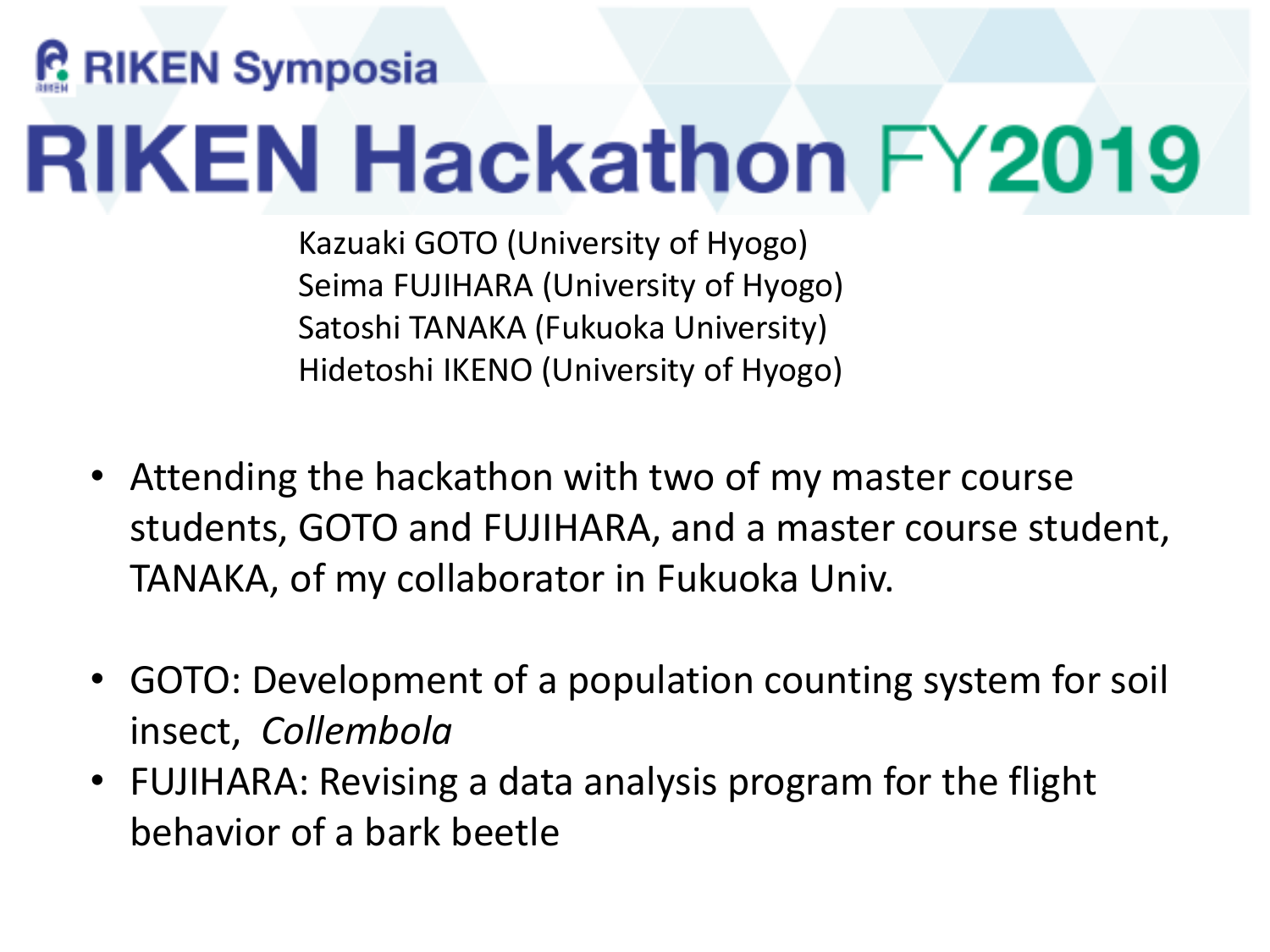# OKEON and our software development



## OKEON 美ら森プロジェクト

**OKinawa Environmental Observation Network** 

日本語: • **HOME ABOUT RESEARCH COLLABORATORS** MAP

#### **About**

OKEON is a network to monitor the terrestrial environment of Okinawa, involving researchers at OIST, collaborators a various institutions, museums and high schools across Okinawa, and the local community.

**LEARN MORE** 

- They are sampling arthropod by SLAM traps
- Population counting is a basic analysis of the sample.

We are developing automatic counting system for a small soil insect, *Collembora.*



https://okeon.unit.oist.jp/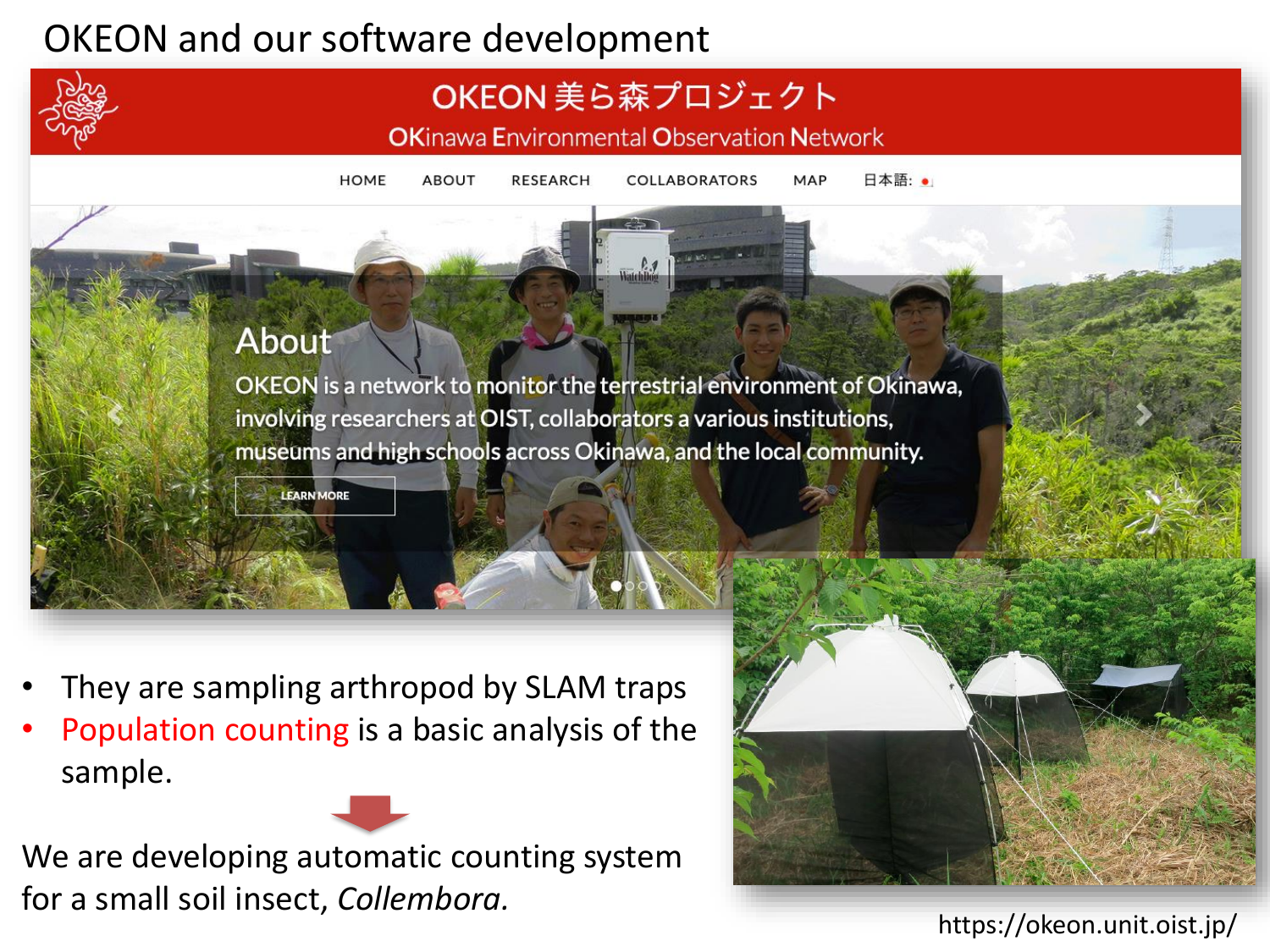# Japanese oak wither and bark beetle



- Oak wither is cased by oak fungus
- The fungus was brought by a bark beetle, *Platypus quercivorus.*
- Measuring its flight properties by a flight mill



- Changes of behavior before/after flight
- Effects of environmental factors on the flight behavior

https://www.kanaloco.jp/article/entry-36355.html https://www.pref.miyagi.jp/soshiki/sinrin/narakare.html https://www.pref.chiba.lg.jp/shinrin/kashinaga.html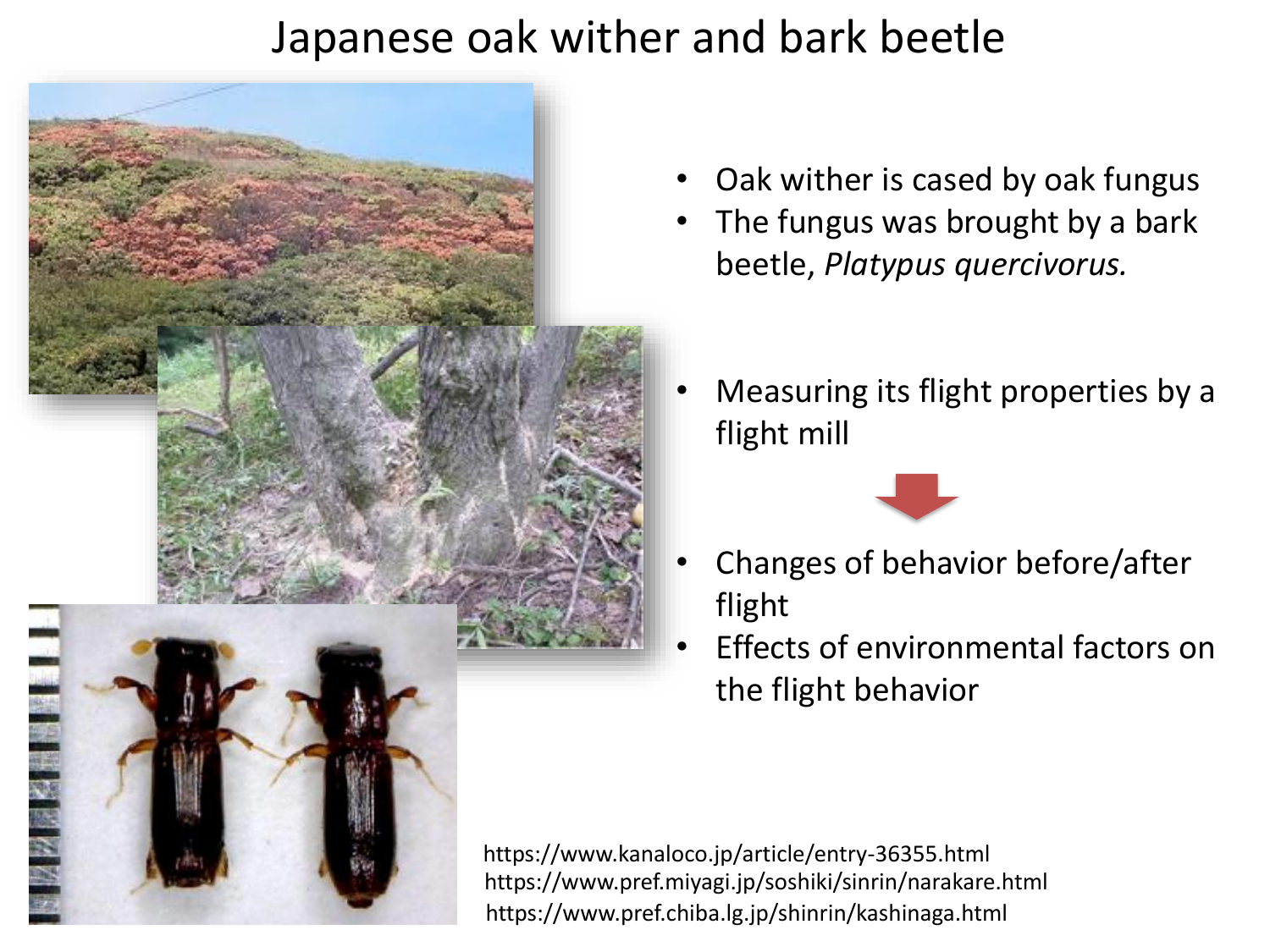### Measurement of flight properties



Counting a number of passing on a photo sensor

Calculation of flight distance, flight speed